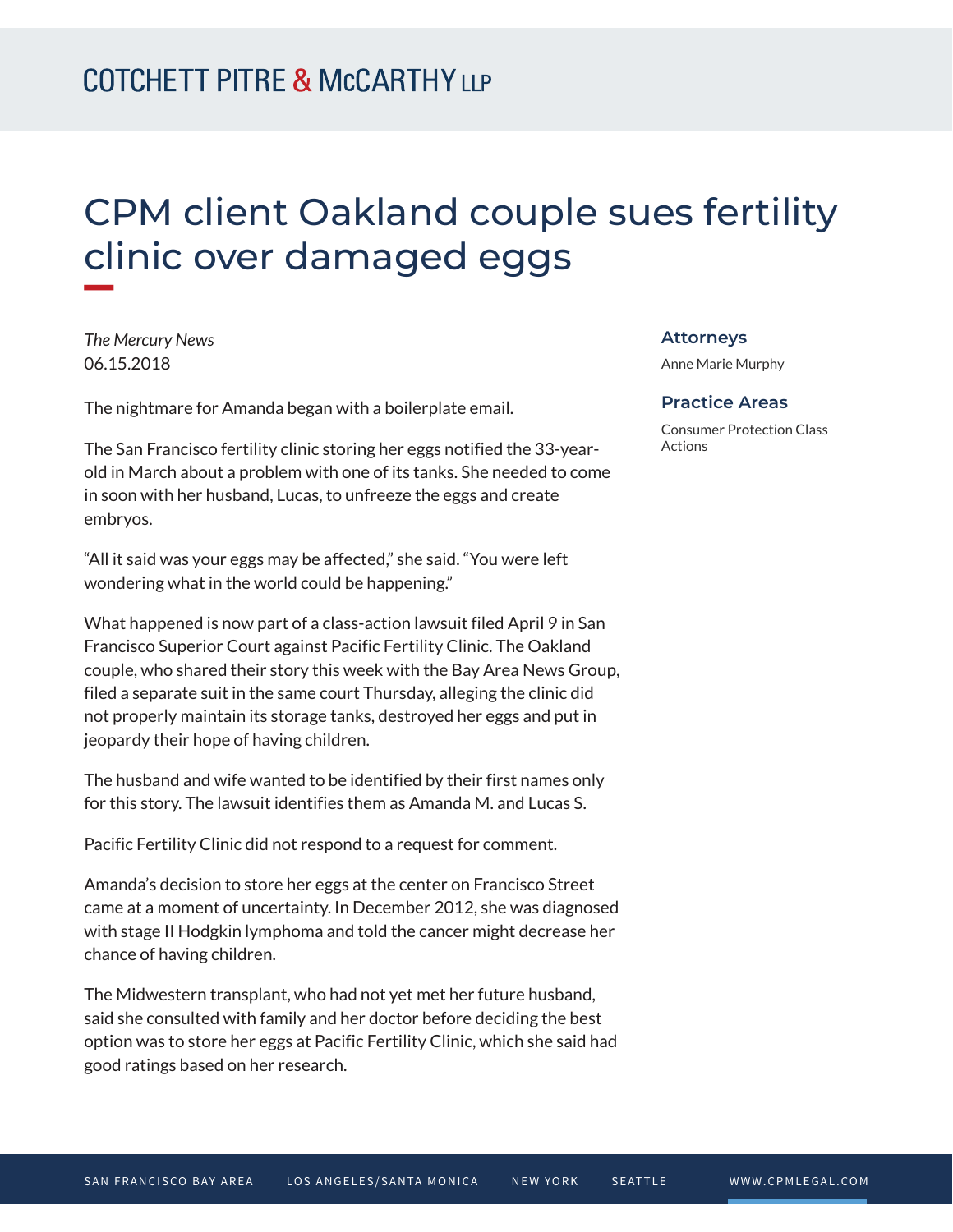# **COTCHETT PITRE & McCARTHY LLP**

**William Company** 

### CPM CLIENT OAKLAND COUPLE SUES FERTILITY CLINIC OVER DAMAGED EGGS

From then until early 2018, the only contact with the clinic was a bill  $-$  \$600 a year for storage.

According to the lawsuit, news of her cancer came just weeks after she completed a marathon with her father. The soft-spoken high school math teacher said she put off cancer treatment until after January 2013, when she underwent the egg retrieval process.

During chemotherapy, a couple who worked at her school offered to take care of her — an offer that led her to meet their son, Lucas. During an interview on Thursday, the couple joked about how Lucas' younger brother, a student of Amanda's, had earlier attempted to play matchmaker "but no one takes advice from their younger brother."

They married in 2017 and in early 2018 — nearly five cancer-free years for Amanda — and began discussing the possibility of having children. Then the dreaded email arrived on March 11, 2018.

The lawsuit alleges the clinic and its tank manufacturer, Chart Industries, failed to properly maintain, inspect and monitor Tank No. 4, where Amanda's eggs were stored. A leak over multiple days allowed liquid nitrogen levels in the tank to "drop to dangerously-low levels, thereby allowing the temperature in the tank to rise," the lawsuit says.

The couple's attorney, Anne Marie Murphy of Cotchett, Pitre & McCarthy LLP, said the eggs were destroyed through a combination of human and technological error. Chart Industries has since issued a recall of several tanks due to problems with leaks.

"The way the system is supposed to work is to send out an immediate alarm. They are supposed to respond within a half hour," Murphy said.

To make matters worse, Amanda said the clinic pressured her and Lucas to come to the clinic if they wanted to salvage the eggs, but the couple was not yet ready to have children, and were skeptical about using damaged eggs.

"They tried to push me to come into the clinic immediately," Amanda said.

"It was clear it was not a personal call from your doctor," said Lucas, 33. "It was a very directed and guided conversation trying to say, everything is fine."

The couple said they are now uncertain whether they will be able have children. The lawsuit seeks damages and alleges negligence, failure to warn, manufacturing defects and strict liability, among other claims.